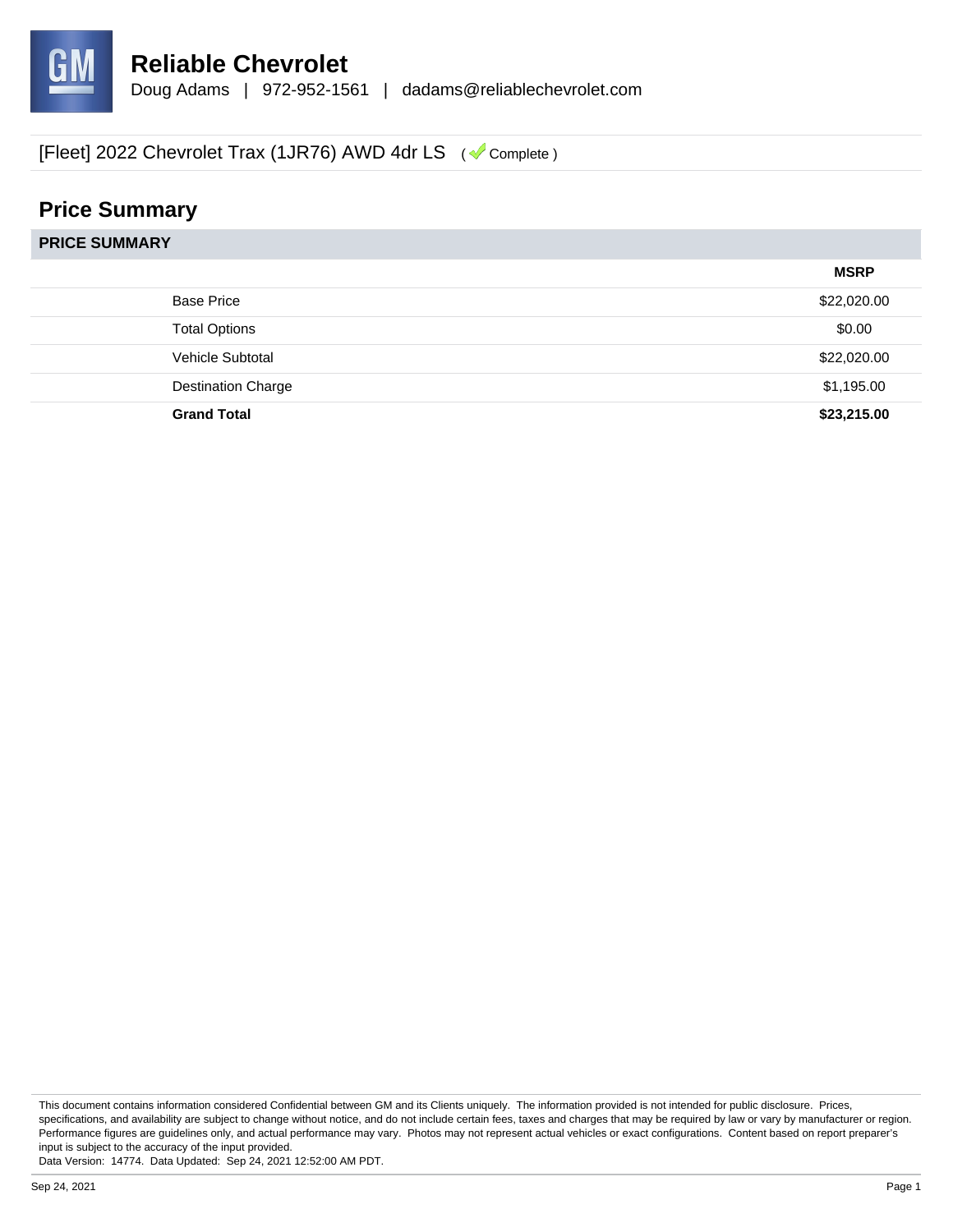

| <b>Selected Model and Options</b> |                                                                                                                                                                          |                               |                              |             |
|-----------------------------------|--------------------------------------------------------------------------------------------------------------------------------------------------------------------------|-------------------------------|------------------------------|-------------|
| <b>MODEL</b>                      |                                                                                                                                                                          |                               |                              |             |
| <b>CODE</b>                       | <b>MODEL</b>                                                                                                                                                             |                               |                              | <b>MSRP</b> |
| 1JR76                             | 2022 Chevrolet Trax AWD 4dr LS                                                                                                                                           |                               |                              | \$22,020.00 |
| <b>COLORS</b>                     |                                                                                                                                                                          |                               |                              |             |
| <b>CODE</b>                       | <b>DESCRIPTION</b>                                                                                                                                                       |                               |                              |             |
| G5J                               | Midnight Blue Metallic                                                                                                                                                   |                               |                              |             |
| <b>EMISSIONS</b>                  |                                                                                                                                                                          |                               |                              |             |
| <b>CODE</b>                       | <b>DESCRIPTION</b>                                                                                                                                                       | <b>FRONT</b><br><b>WEIGHT</b> | <b>REAR</b><br><b>WEIGHT</b> | <b>MSRP</b> |
| FE <sub>9</sub>                   | Emissions, Federal requirements                                                                                                                                          | $0.00$ lbs                    | $0.00$ lbs                   | \$0.00      |
| <b>ENGINE</b>                     |                                                                                                                                                                          |                               |                              |             |
| <b>CODE</b>                       | <b>DESCRIPTION</b>                                                                                                                                                       | <b>FRONT</b><br><b>WEIGHT</b> | <b>REAR</b><br><b>WEIGHT</b> | <b>MSRP</b> |
| LE <sub>2</sub>                   | Engine, Turbo 1.4L Variable Valve Timing DOHC 4-cylinder Direct<br>Injection SIDI (155 hp [115.6 kW] @ 5600 rpm, 177 lb-ft of torque<br>[239 N-m] @ 2000-4000 rpm) (STD) | $0.00$ lbs                    | $0.00$ lbs                   | \$0.00      |
| <b>TRANSMISSION</b>               |                                                                                                                                                                          |                               |                              |             |
| <b>CODE</b>                       | <b>DESCRIPTION</b>                                                                                                                                                       | <b>FRONT</b><br><b>WEIGHT</b> | <b>REAR</b><br><b>WEIGHT</b> | <b>MSRP</b> |
| <b>MNK</b>                        | Transmission, 6-speed automatic (STD)                                                                                                                                    | $0.00$ lbs                    | $0.00$ lbs                   | \$0.00      |
| <b>AXLE</b>                       |                                                                                                                                                                          |                               |                              |             |
| <b>CODE</b>                       | <b>DESCRIPTION</b>                                                                                                                                                       | <b>FRONT</b><br><b>WEIGHT</b> | <b>REAR</b><br><b>WEIGHT</b> | <b>MSRP</b> |
| <b>FXH</b>                        | Axle, 3.53 final drive ratio                                                                                                                                             | $0.00$ lbs                    | $0.00$ lbs                   | \$0.00      |
| PREFERRED EQUIPMENT GROUP         |                                                                                                                                                                          |                               |                              |             |
| <b>CODE</b>                       | <b>DESCRIPTION</b>                                                                                                                                                       | <b>FRONT</b><br><b>WEIGHT</b> | <b>REAR</b><br><b>WEIGHT</b> | <b>MSRP</b> |
| 1LS                               | LS Preferred Equipment Group Includes Standard Equipment                                                                                                                 | $0.00$ lbs                    | $0.00$ lbs                   | \$0.00      |

This document contains information considered Confidential between GM and its Clients uniquely. The information provided is not intended for public disclosure. Prices, specifications, and availability are subject to change without notice, and do not include certain fees, taxes and charges that may be required by law or vary by manufacturer or region. Performance figures are guidelines only, and actual performance may vary. Photos may not represent actual vehicles or exact configurations. Content based on report preparer's input is subject to the accuracy of the input provided.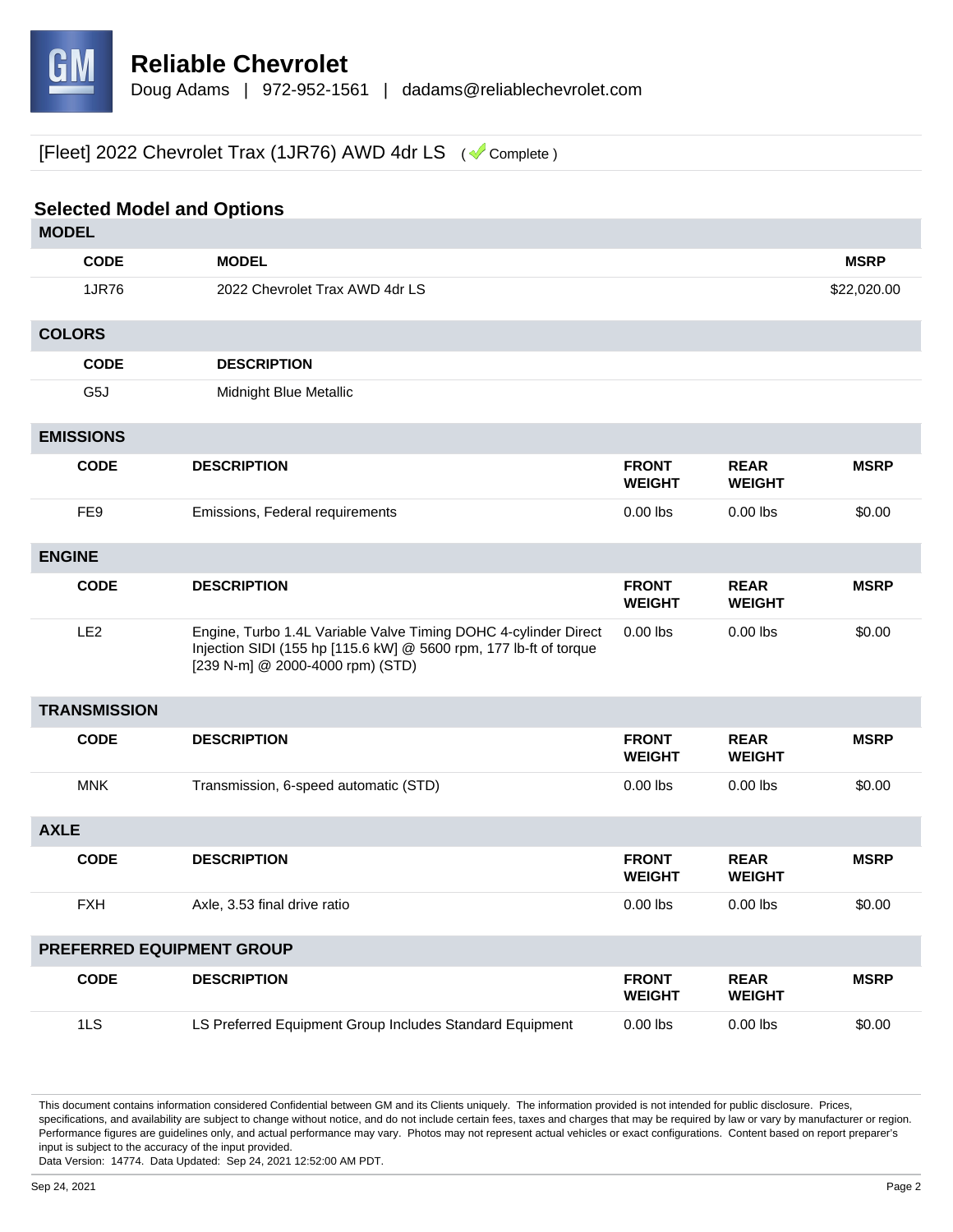

| <b>PAINT</b> |                  |                                                                                                                                                                                                                                                                                         |                               |                              |             |
|--------------|------------------|-----------------------------------------------------------------------------------------------------------------------------------------------------------------------------------------------------------------------------------------------------------------------------------------|-------------------------------|------------------------------|-------------|
|              | <b>CODE</b>      | <b>DESCRIPTION</b>                                                                                                                                                                                                                                                                      | <b>FRONT</b><br><b>WEIGHT</b> | <b>REAR</b><br><b>WEIGHT</b> | <b>MSRP</b> |
|              | G5J              | Midnight Blue Metallic                                                                                                                                                                                                                                                                  | $0.00$ lbs                    | $0.00$ lbs                   | \$0.00      |
|              | <b>SEAT TYPE</b> |                                                                                                                                                                                                                                                                                         |                               |                              |             |
|              | <b>CODE</b>      | <b>DESCRIPTION</b>                                                                                                                                                                                                                                                                      | <b>FRONT</b><br><b>WEIGHT</b> | <b>REAR</b><br><b>WEIGHT</b> | <b>MSRP</b> |
|              | AR <sub>9</sub>  | Seats, front bucket with driver power lumbar (STD)                                                                                                                                                                                                                                      | $0.00$ lbs                    | $0.00$ lbs                   | \$0.00      |
|              | <b>SEAT TRIM</b> |                                                                                                                                                                                                                                                                                         |                               |                              |             |
|              | <b>CODE</b>      | <b>DESCRIPTION</b>                                                                                                                                                                                                                                                                      | <b>FRONT</b><br><b>WEIGHT</b> | <b>REAR</b><br><b>WEIGHT</b> | <b>MSRP</b> |
|              | <b>AFJ</b>       | Jet Black, Cloth seat trim                                                                                                                                                                                                                                                              | $0.00$ lbs                    | $0.00$ lbs                   | \$0.00      |
| <b>RADIO</b> |                  |                                                                                                                                                                                                                                                                                         |                               |                              |             |
|              | <b>CODE</b>      | <b>DESCRIPTION</b>                                                                                                                                                                                                                                                                      | <b>FRONT</b><br><b>WEIGHT</b> | <b>REAR</b><br><b>WEIGHT</b> | <b>MSRP</b> |
|              | <b>IOR</b>       | Audio system, Chevrolet Infotainment System with 7" diagonal<br>color touch-screen, AM/FM stereo voice pass-through technology,<br>includes Bluetooth streaming audio for music and select phones;<br>featuring Android Auto and Apple CarPlay capability for compatible<br>phone (STD) | $0.00$ lbs                    | $0.00$ lbs                   | \$0.00      |
|              |                  | <b>Options Total</b>                                                                                                                                                                                                                                                                    | $0.00$ lbs                    | $0.00$ lbs                   | \$0.00      |

This document contains information considered Confidential between GM and its Clients uniquely. The information provided is not intended for public disclosure. Prices, specifications, and availability are subject to change without notice, and do not include certain fees, taxes and charges that may be required by law or vary by manufacturer or region. Performance figures are guidelines only, and actual performance may vary. Photos may not represent actual vehicles or exact configurations. Content based on report preparer's input is subject to the accuracy of the input provided.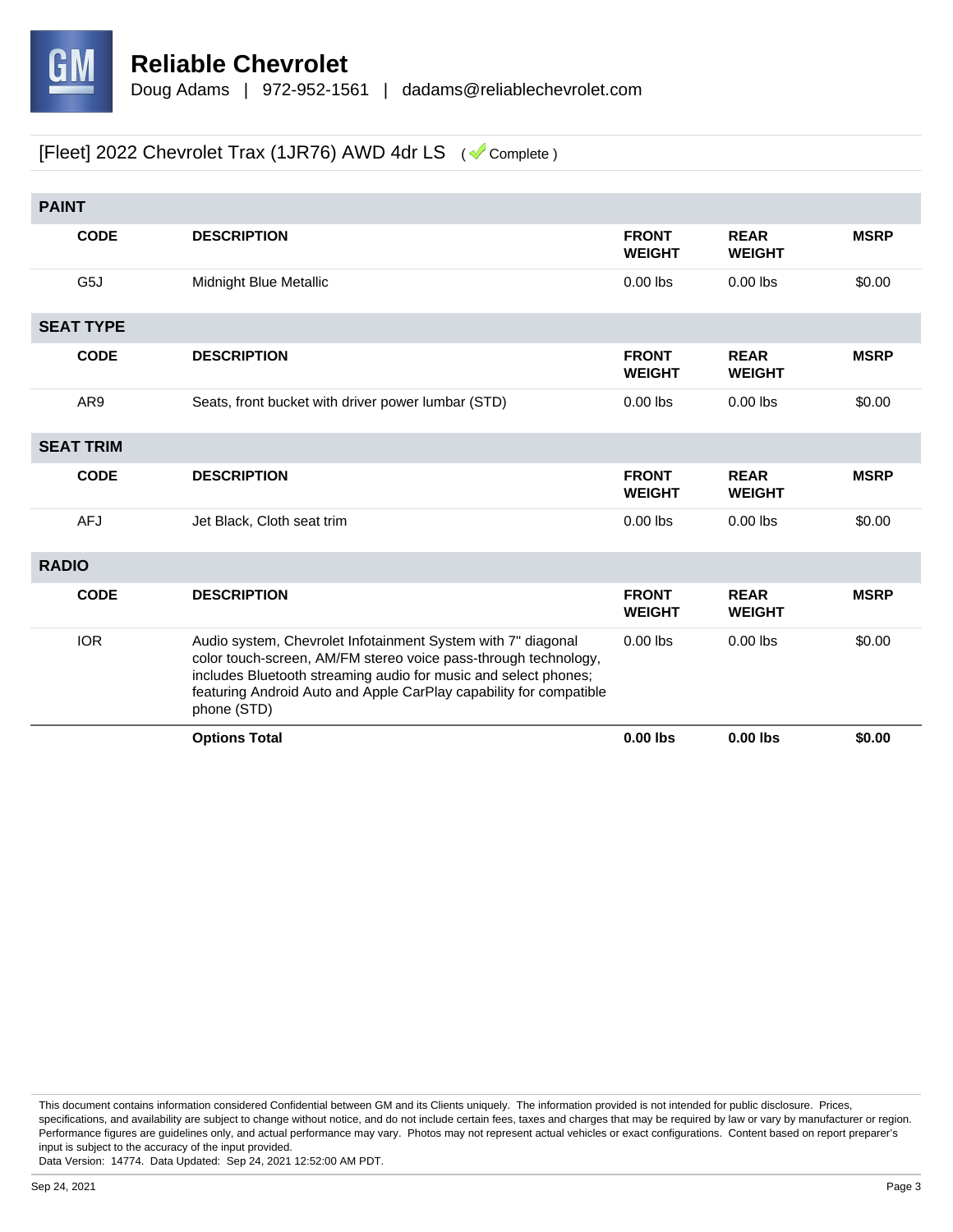

## **Standard Equipment**

| <b>Mechanical</b> |                                                                                                                                                                       |
|-------------------|-----------------------------------------------------------------------------------------------------------------------------------------------------------------------|
|                   | Engine, Turbo 1.4L Variable Valve Timing DOHC 4-cylinder Direct Injection SIDI (155 hp [115.6 kW] @ 5600<br>rpm, 177 lb-ft of torque [239 N-m] @ 2000-4000 rpm) (STD) |
|                   | Transmission, 6-speed automatic (STD)                                                                                                                                 |
|                   | Axle, 3.53 final drive ratio                                                                                                                                          |
|                   | Chassis, all-wheel drive                                                                                                                                              |
|                   | Battery, 60AH                                                                                                                                                         |
|                   | Alternator, 130 amps                                                                                                                                                  |
|                   | Suspension, Ride and Handling                                                                                                                                         |
|                   | Steering, power, non-variable ratio, electric                                                                                                                         |
|                   | Brakes, 4-wheel antilock, 4-wheel disc                                                                                                                                |
|                   | Mechanical jack with tools                                                                                                                                            |
| <b>Exterior</b>   |                                                                                                                                                                       |
|                   | Wheels, 16" (40.6 cm) aluminum                                                                                                                                        |
|                   | Tires, P205/70R16 all-season, blackwall                                                                                                                               |
|                   | Wheel, spare, 16" (40.6 cm) steel                                                                                                                                     |
|                   | Tire, compact spare                                                                                                                                                   |
|                   | Moldings, beltline side glass (Black.)                                                                                                                                |
|                   | Moldings, Anthracite bodyside                                                                                                                                         |
|                   | Headlamps, halogen reflector with automatic on/off                                                                                                                    |
|                   | Tail lamps, sculpted                                                                                                                                                  |
|                   | Mirrors, outside power-adjustable, body-color, manual-folding with Black base                                                                                         |
|                   | Windshield, solar absorbing                                                                                                                                           |
|                   | Windshield, acoustic laminated                                                                                                                                        |
|                   | Glass, solar absorbing                                                                                                                                                |
|                   | Wipers, front intermittent                                                                                                                                            |
|                   | Wiper, rear intermittent                                                                                                                                              |
|                   | Door handles, body-color                                                                                                                                              |
|                   | Liftgate, rear applique, body-color                                                                                                                                   |

This document contains information considered Confidential between GM and its Clients uniquely. The information provided is not intended for public disclosure. Prices, specifications, and availability are subject to change without notice, and do not include certain fees, taxes and charges that may be required by law or vary by manufacturer or region. Performance figures are guidelines only, and actual performance may vary. Photos may not represent actual vehicles or exact configurations. Content based on report preparer's input is subject to the accuracy of the input provided.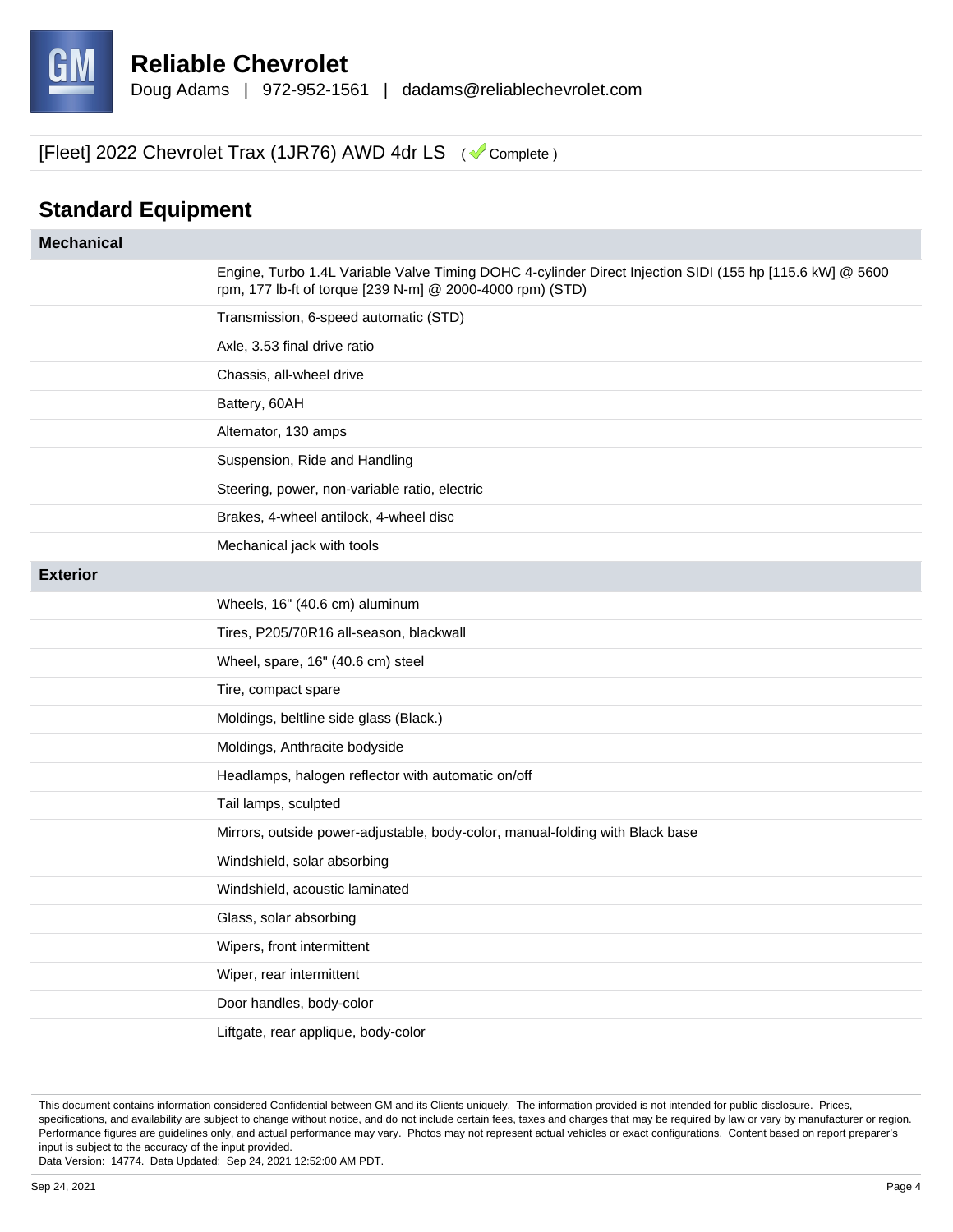

| <b>Entertainment</b> |                                                                                                                                                                                                                                                                                                                                                                                                                                                                                                                                                                                                                                                                                                                                                                                                                                                                                                                                   |
|----------------------|-----------------------------------------------------------------------------------------------------------------------------------------------------------------------------------------------------------------------------------------------------------------------------------------------------------------------------------------------------------------------------------------------------------------------------------------------------------------------------------------------------------------------------------------------------------------------------------------------------------------------------------------------------------------------------------------------------------------------------------------------------------------------------------------------------------------------------------------------------------------------------------------------------------------------------------|
|                      | Audio system, Chevrolet Infotainment System with 7" diagonal color touch-screen, AM/FM stereo voice pass-<br>through technology, includes Bluetooth streaming audio for music and select phones; featuring Android Auto<br>and Apple CarPlay capability for compatible phone (STD)                                                                                                                                                                                                                                                                                                                                                                                                                                                                                                                                                                                                                                                |
|                      | Audio system feature, 6-speaker system                                                                                                                                                                                                                                                                                                                                                                                                                                                                                                                                                                                                                                                                                                                                                                                                                                                                                            |
|                      | SiriusXM Radio enjoy a Platinum Plan trial subscription with over 150 channels including commercial-free music,<br>plus sports, news and entertainment. Plus listening on the SiriusXM app, online and at home on compatible<br>connected devices is included, so you'll hear the best SiriusXM has to offer, anywhere life takes you. Welcome<br>to the world of SiriusXM (IMPORTANT: The SiriusXM radio trial package is not provided on vehicles that are<br>ordered for Fleet Daily Rental ("FDR") use. If you decide to continue service after your trial, the subscription plan<br>you choose will automatically renew thereafter and you will be charged according to your chosen payment<br>method at then-current rates. Fees and taxes apply. See the SiriusXM Customer Agreement at<br>www.siriusxm.com for complete terms and how to cancel. All fees, content, features, and availability are subject<br>to change.) |
|                      | Wi-Fi Hotspot capable (Terms and limitations apply. See onstar.com or dealer for details.)                                                                                                                                                                                                                                                                                                                                                                                                                                                                                                                                                                                                                                                                                                                                                                                                                                        |
|                      | Audio system feature, USB ports (2) with auxiliary input jack                                                                                                                                                                                                                                                                                                                                                                                                                                                                                                                                                                                                                                                                                                                                                                                                                                                                     |
| <b>Interior</b>      |                                                                                                                                                                                                                                                                                                                                                                                                                                                                                                                                                                                                                                                                                                                                                                                                                                                                                                                                   |
|                      | Seats, front bucket with driver power lumbar (STD)                                                                                                                                                                                                                                                                                                                                                                                                                                                                                                                                                                                                                                                                                                                                                                                                                                                                                |
|                      | Seat trim, cloth                                                                                                                                                                                                                                                                                                                                                                                                                                                                                                                                                                                                                                                                                                                                                                                                                                                                                                                  |
|                      | Seat adjuster, driver 4-way manual                                                                                                                                                                                                                                                                                                                                                                                                                                                                                                                                                                                                                                                                                                                                                                                                                                                                                                |
|                      | Seat adjuster, front passenger 2-way manual                                                                                                                                                                                                                                                                                                                                                                                                                                                                                                                                                                                                                                                                                                                                                                                                                                                                                       |
|                      | Map pocket, driver seatback                                                                                                                                                                                                                                                                                                                                                                                                                                                                                                                                                                                                                                                                                                                                                                                                                                                                                                       |
|                      | Map pocket, front passenger seatback                                                                                                                                                                                                                                                                                                                                                                                                                                                                                                                                                                                                                                                                                                                                                                                                                                                                                              |
|                      | Head restraints, 2-way adjustable (up/down), front                                                                                                                                                                                                                                                                                                                                                                                                                                                                                                                                                                                                                                                                                                                                                                                                                                                                                |
|                      | Armrest, driver seat                                                                                                                                                                                                                                                                                                                                                                                                                                                                                                                                                                                                                                                                                                                                                                                                                                                                                                              |
|                      | Seat, rear 60/40 split-bench, folding                                                                                                                                                                                                                                                                                                                                                                                                                                                                                                                                                                                                                                                                                                                                                                                                                                                                                             |
|                      | Floor mats, color-keyed and carpeted front and rear (Deleted when (PDH) Interior Protection Package, LPO,<br>(PDC) Protection Package, LPO, (PDA) Road Trip Package, LPO or (VAV) all-weather floor mats is ordered.)                                                                                                                                                                                                                                                                                                                                                                                                                                                                                                                                                                                                                                                                                                             |
|                      | Steering wheel, 3-spoke, urethane                                                                                                                                                                                                                                                                                                                                                                                                                                                                                                                                                                                                                                                                                                                                                                                                                                                                                                 |
|                      | Steering column, manual tilt and telescoping                                                                                                                                                                                                                                                                                                                                                                                                                                                                                                                                                                                                                                                                                                                                                                                                                                                                                      |
|                      | Steering wheel controls, mounted audio and phone interface controls                                                                                                                                                                                                                                                                                                                                                                                                                                                                                                                                                                                                                                                                                                                                                                                                                                                               |
|                      | Instrumentation with analog speedometer and tachometer                                                                                                                                                                                                                                                                                                                                                                                                                                                                                                                                                                                                                                                                                                                                                                                                                                                                            |
|                      | Driver Information Center 3.5" monochrome display with True White back lighting and digital readouts, including<br>speedometer, odometer, trip odometer and fuel gauge                                                                                                                                                                                                                                                                                                                                                                                                                                                                                                                                                                                                                                                                                                                                                            |
|                      | Speedometer, miles/kilometers                                                                                                                                                                                                                                                                                                                                                                                                                                                                                                                                                                                                                                                                                                                                                                                                                                                                                                     |
|                      | Compass display located in the Driver Information Center                                                                                                                                                                                                                                                                                                                                                                                                                                                                                                                                                                                                                                                                                                                                                                                                                                                                          |

This document contains information considered Confidential between GM and its Clients uniquely. The information provided is not intended for public disclosure. Prices, specifications, and availability are subject to change without notice, and do not include certain fees, taxes and charges that may be required by law or vary by manufacturer or region. Performance figures are guidelines only, and actual performance may vary. Photos may not represent actual vehicles or exact configurations. Content based on report preparer's input is subject to the accuracy of the input provided.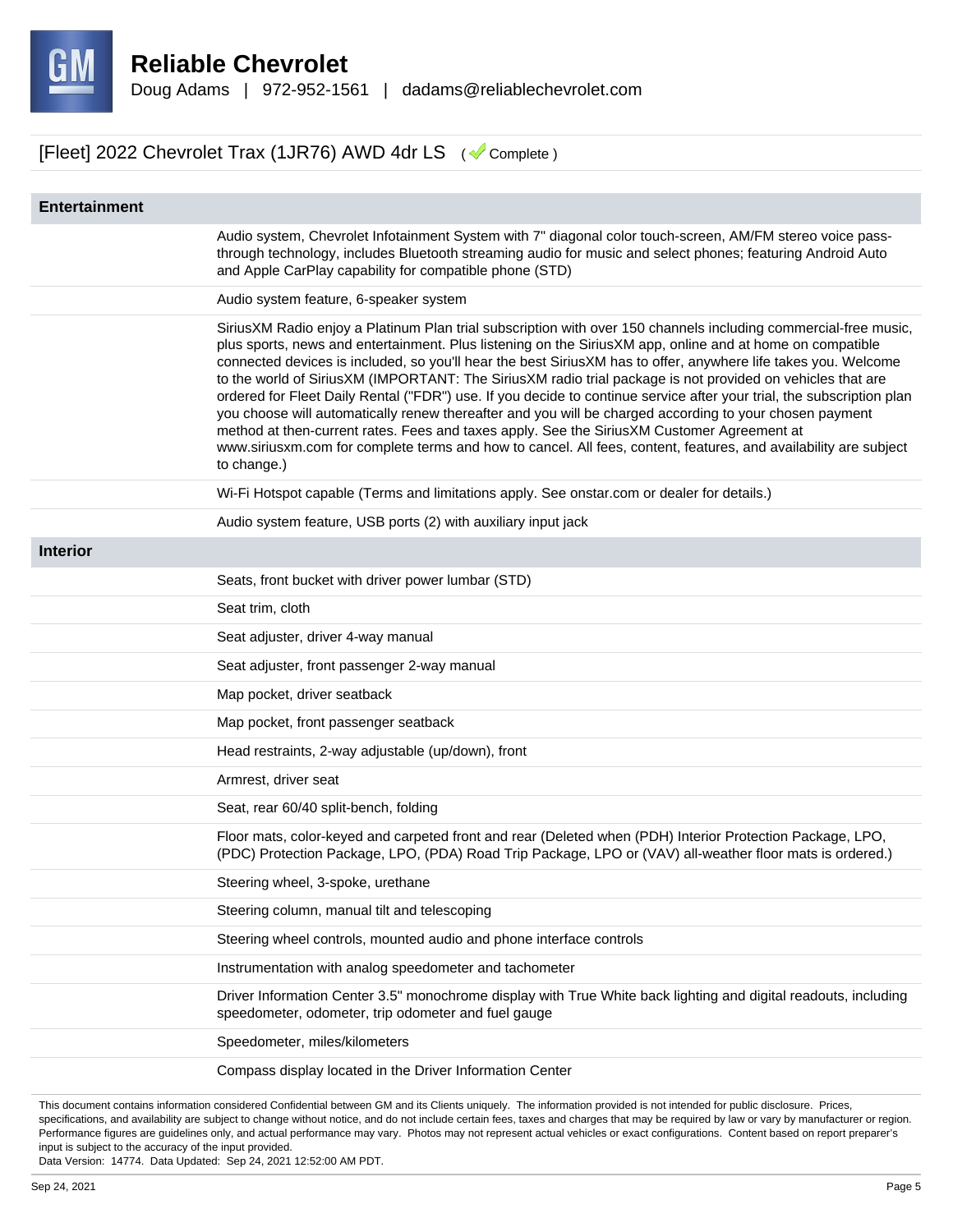

| <b>Interior</b>          |                                                                                                                                                                                                                                                                                                                                                                                            |
|--------------------------|--------------------------------------------------------------------------------------------------------------------------------------------------------------------------------------------------------------------------------------------------------------------------------------------------------------------------------------------------------------------------------------------|
|                          | Door locks, power programmable                                                                                                                                                                                                                                                                                                                                                             |
|                          | Remote Keyless Entry with panic alarm                                                                                                                                                                                                                                                                                                                                                      |
|                          |                                                                                                                                                                                                                                                                                                                                                                                            |
|                          | Keys, (2) foldable                                                                                                                                                                                                                                                                                                                                                                         |
|                          | Windows, power with driver Express-Up/Down and front passenger and rear Express-Down                                                                                                                                                                                                                                                                                                       |
|                          | Theft-deterrent system, unauthorized entry                                                                                                                                                                                                                                                                                                                                                 |
|                          | Air conditioning, single-zone manual                                                                                                                                                                                                                                                                                                                                                       |
|                          | Heater, electric                                                                                                                                                                                                                                                                                                                                                                           |
|                          | Temperature sensor, outside                                                                                                                                                                                                                                                                                                                                                                |
|                          | Air filter, particle                                                                                                                                                                                                                                                                                                                                                                       |
|                          | Heater duct, rear, floor                                                                                                                                                                                                                                                                                                                                                                   |
|                          | Defogger, rear-window, electric                                                                                                                                                                                                                                                                                                                                                            |
|                          | Cup holders, 4 in front console and 2 in rear center armrest                                                                                                                                                                                                                                                                                                                               |
|                          | Power outlet, auxiliary, 12-volt                                                                                                                                                                                                                                                                                                                                                           |
|                          | Mirror, inside rearview manual day/night                                                                                                                                                                                                                                                                                                                                                   |
|                          | Visors, driver and front passenger vanity mirrors, covered                                                                                                                                                                                                                                                                                                                                 |
|                          | Assist handles, driver, front passenger and rear outboard includes coat hooks on rear handles                                                                                                                                                                                                                                                                                              |
|                          | Lighting, interior with front reading lights and dome light                                                                                                                                                                                                                                                                                                                                |
|                          | Shift knob, satin silver and chrome                                                                                                                                                                                                                                                                                                                                                        |
|                          | Cargo storage, tray under rear floor                                                                                                                                                                                                                                                                                                                                                       |
|                          | Cargo tie downs, 4                                                                                                                                                                                                                                                                                                                                                                         |
|                          | Lighting, cargo area                                                                                                                                                                                                                                                                                                                                                                       |
|                          | Chevrolet Connected Access capable (Subject to terms. See onstar.com or dealer for details.)                                                                                                                                                                                                                                                                                               |
| <b>Safety-Mechanical</b> |                                                                                                                                                                                                                                                                                                                                                                                            |
|                          | StabiliTrak, stability control system includes Traction Control                                                                                                                                                                                                                                                                                                                            |
| <b>Safety-Exterior</b>   |                                                                                                                                                                                                                                                                                                                                                                                            |
|                          | Daytime Running Lamps, reduced intensity low beam                                                                                                                                                                                                                                                                                                                                          |
| <b>Safety-Interior</b>   |                                                                                                                                                                                                                                                                                                                                                                                            |
|                          | Airbags, 10 total frontal and knee for driver and front passenger, side-impact seat-mounted and roof rail for front<br>and rear outboard seating positions, includes Passenger Sensing System (Always use seat belts and child<br>restraints. Children are safer when properly secured in a rear seat in the appropriate child restraint. See the<br>Owner's Manual for more information.) |

This document contains information considered Confidential between GM and its Clients uniquely. The information provided is not intended for public disclosure. Prices, specifications, and availability are subject to change without notice, and do not include certain fees, taxes and charges that may be required by law or vary by manufacturer or region. Performance figures are guidelines only, and actual performance may vary. Photos may not represent actual vehicles or exact configurations. Content based on report preparer's input is subject to the accuracy of the input provided.